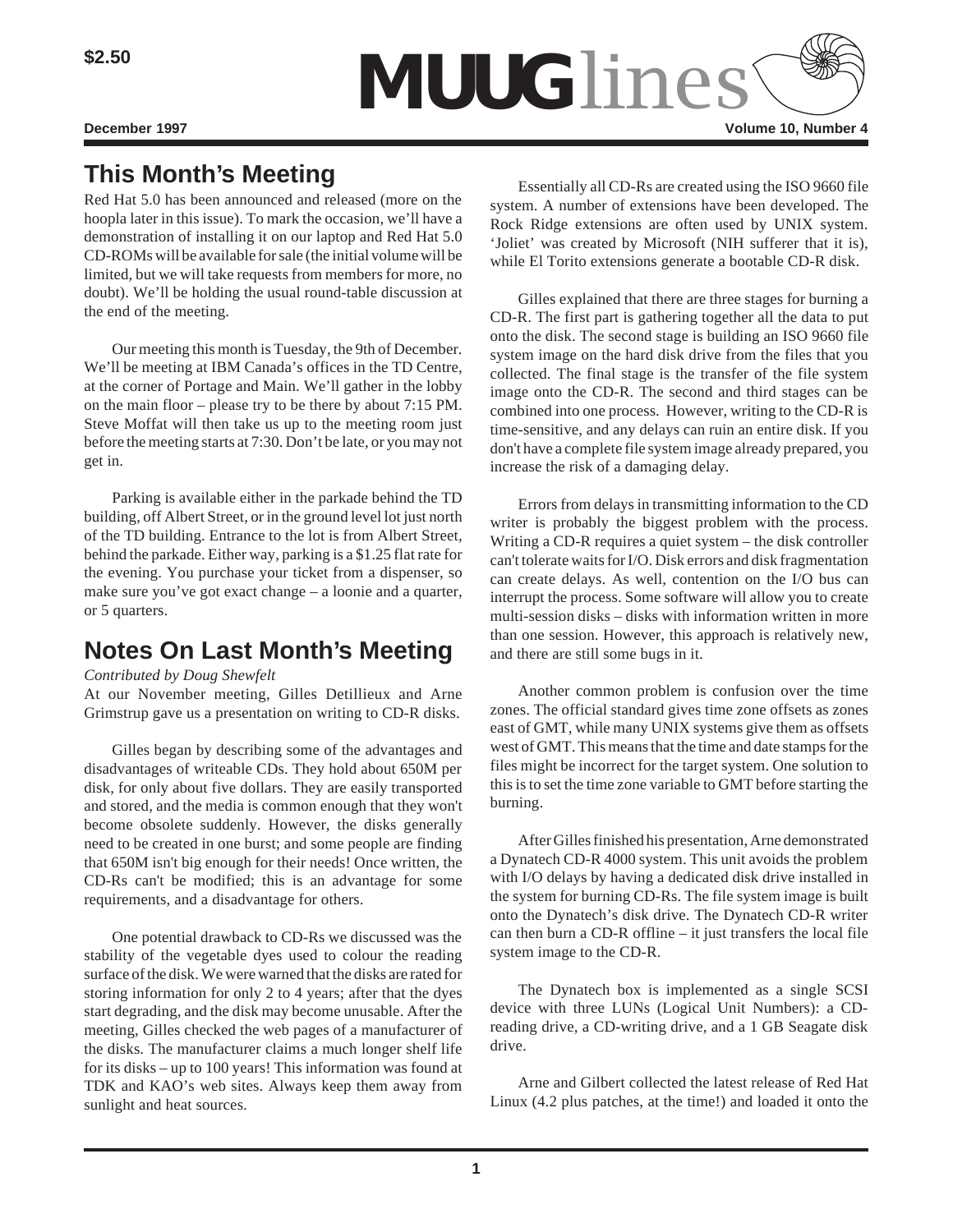### **Volume10, Number 4 December 1997**

CD-R system. During the course of the meeting, they cut a box of CD-R blanks and sold them for slightly below cost to User Group members at the meeting.

# **Hurricane Unleashed**

RTP, NC -- Red Hat Software, Inc. is pleased to announce the availability of Red Hat Linux release 5.0 for Intel and Alpha computers. This release is a major update to the Red Hat Linux 4.X series, which won InfoWorld's 1996 Desktop Operating System of the Year.

# **New And Notable**

**Easy installation.** Most modern hardware is detected and configured automatically. Smart and intuitive network configuration with bootp, NFS mounts (share /usr between machines, for example).

**Simple disk partitioning.** The 5.0 installation system includes DiskDruid [apparently 'Disk Wizard' was taken – Ed.], a new, full screen tool that eases the job of creating partitions on your hard drives. DiskDruid can automatically allocate partitions to drives that have space, and can expand partitions to fill drives. The result is you use your hard drive space much more efficiently.

**KickStart installation.** The KickStart installation mode allows you to define all the parameters for an installation (or upgrade) in a file that you place on your installation server or boot floppy. All you need to do is boot the target machine with the boot floppy and walk away - KickStart does the rest! This feature makes it easy to install dozens or even hundreds of machines.

**GNU libc.** Glibc is the new standard Linux C library. It has vastly improved support for internationalization and threads. Many users also report noticeable performance improvements.

**Increased security.** Red Hat leads the industry in producing the most up to date security features. By updating to the latest versions of sendmail, Apache, named, inn, and others, 5.0 maintains this lead.

**Enhanced stability.** Red Hat excels as a highly available, high performance Apache web server in extremely demanding environments. Run your workstation with more confidence and fewer headaches.

**Modular 2.0.31 kernel (with patches).** One kernel for all hardware, and support for much more hardware. The kernel includes modular sound card drivers, and a configuration tool that can easily configure your SoundBlaster cards - no more recompiling the kernel! The updated kernel includes many security and stability updates, and is distributed as an RPM package. This means that to upgrade the kernel you only need to upgrade the kernel RPM packages.

**Improved X Windows support.** XFree86 3.3.1 supports more cards (including Matrox Millenium and #9 Imagine 128), with better acceleration. Easier X Windows configuration. In many cases just pick your monitor from the provided list and you are done.

**Reworked Red Hat Linux Installation Guide** Over 300 pages of installation and configuration information. Complete coverage of the control-panel tools, including the network, user/group, and printer tools. Covers basics and configuration of PAM security architecture. The User's Guide is available via FTP and it is also browseable on our web site!

**Improved network configuration.** Improved graphical network configuration control panel tool. Allows for simple configuration of PPP network connections. Multiple device con-

figuration makes it simple to move your machine between networks, add ethernet cards, etc. Supports PAP authentication for PPP connections, and allows multiple configurations for individual network devices (eg, a local and a long distance configuration for your PPP connection).

**User Control Panel Tools.** Graphical tools for non-root users include a network activation tool (makes it easy to manage PPP links), a tool to simplify mounting and formatting floppy disks, as well as tools to set your password and other user information.

# **Features**

**Installation** Our installation system keeps getting better and better. By presenting simple fill-in-the-blank forms, and applying intelligent automation to network, package, and module configuration, the system relieves you of the most tedious and most troublesome aspects of installation. New with 5.0 is hardware autodetection and KickStart. The 5.0 installation will automatically detect and configure most modern hardware. KickStart is an installation mode that is driven from a configuration file on a NFS/bootp server or the boot floppy, allowing unattended installations and upgrades. Installation is supported via CD-ROM, NFS, FTP, and from hard drives, and includes seamless PCMCIA and PLIP support.

**Package Management** The RPM package system is designed to be powerful yet easy to use. These design features, along with smart config file handling across package upgrades, "shared" file handling, documentation searching support, package installation via FTP, dependencies, and powerful querying, make RPM the most advanced package system available.

With our graphical package manager, Glint, you can track every pack-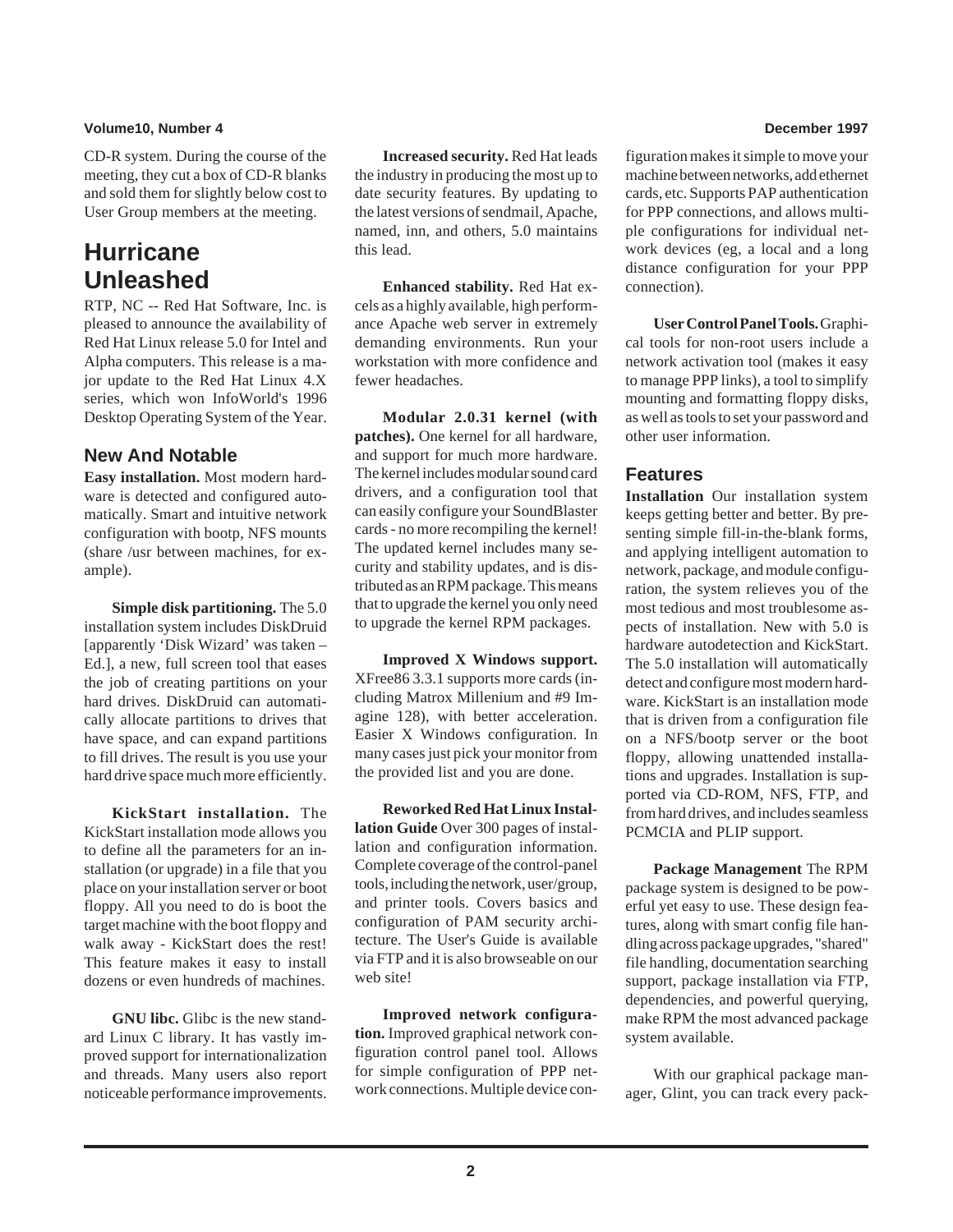age installed on your system, and all packages available on the CD-ROM. You can examine package descriptions and file contents before you install them. With a few mouse button clicks you can install, uninstall, list and verify all installed packages. No other installation system comes close.

**Configuration Tools** The Red Hat control panel tools cover configuration of your network, printer, filesystem, users and groups, SysV init, time and date, and modem. PPP and SLIP configuration has never been easier! New with 5.0 is the ability to set up and choose from multiple configurations for your network devices, which allows increased mobility. For the first time, Plug-n-Play Sound Blaster cards are configurable as well, with the new sound config tool.

**Compatibility between Linux Platforms** The Red Hat Linux 5.0 for Intel and Alpha products are built from the exact same source packages. This ensures maximum ease of software portability between machines running Red Hat Linux regardless of the underlying hardware architecture. In addition, your investment in configuration of Red Hat Linux will pay off on both platforms.

**License Terms** Red Hat Linux is distributed under the terms of the GPL, and is freely available from our FTP site, and dozens of mirrors. The Red Hat Linux Installation Guide and the new RPM book "Maximum RPM" are also available freely [with special licence].

# **Other Red Hat Notes**

You might want to check out Red Hat's web site (http://www.redhat.com/) to see their plug for SCO's UnixWare upgrade offer. They have also announced that Netscape's Communicator 4.04 is now available for Linux.

## **In Caldera News**

Don't miss Caldera's site (http:// www.caldera.com/) either, for some interesting tidbits. COAS (Caldera Open Administration System) source code will soon be available, as discussed in last month's newsletter.

There are also some interested developments in the DOS arena, if you're following that. The OpenDOS 7.02 Beta 2 is available for download (with source, of course). In addition, they have another download containing the OpenDOS Long File Name (LFN) beta. We may try that out and comment in a future issue. Lastly, Caldera continues development of the graphical DOS web browser WebSpyder, soon available in a 32-bit version.

## **ADSL Followup**

Our October presentation on ADSL (Asymmetric Digital Subscriber Line) by MTS has been fleshed out by MTS' official announcement last week. See http://www.mts.mb.ca/adsl/ for all the details.

In a nutshell, it's \$100 for installation and about \$45 per month. What you get is a leased 'modem' that has a 10Base-T Ethernet port on it, with whatever kind of computer system you want attached to it (like, a Linux system, perhaps?). The other end attaches to an existing telephone line in your house (business rates are higher) which you can still use normally – the ADSL doesn't interfere with it in any way (e.g. busy signals).

What you don't get is an ISP. You still have to contract with someone for that, and the list of ISP's who support an ADSL line is at present disappointingly short: Escape, Pangea, GateWest, and of course MTS. ISP charges will naturally be in addition to the \$45/month.

An interesting sidenote: In the De-

#### **December 1997 Volume 10, Number 4**

cember 3rd Free Press business section is a story that Videon has purchased Le Groupe Videotron's Edmonton cable company. Why is this interesting?

"The asset is particularly attractive to Moffat [Videon's parent company] because Videotron Communications Ltd., the Edmonton cable system, is recognized as one of the premium cable systems in North America.

"Edmonton's system already has 3,500 high-speed Internet subscribers and it has the capacity to accommodate 110 television channels. By comparison, Winnipeg's Videon is investing \$10 million just to get up to 77-channel capacity, and it isn't expected to roll out its high-speed Internet service in Winnipeg until the middle of next year." MTS, your competition is on the horizon!

## **Red Hat, Again**

According to statistics compiled by Gilbert Detillieux, maintainer of MUUG's FTP site (ftp:// ftp.muug.mb.ca/), the Red Hat 5.0 section sustained nearly 4 GB of downloads in the first couple of days since Red Hat's release of 5.0 on December 1st. MUUG is proud to be the only official Red Hat mirror in Canada! However, to put the volume of traffic in perspective, read these messages Gilbert found on the Red Hat mirror list:

- > Date: Thu, 04 Dec 1997 01:21:20 +0000
- > From: Lee McLoughlin
- <lmjm@doc.ic.ac.uk>
- > Organization: IC-Parc, Imperial College, London, UK
- > To: mirror-list@redhat.com
- > Subject: Re: Redhat too busy to bring mirror up to date
- > > Since monday,
- > > ftp://ftp.gwdg.de/pub/linux/redhat/ redhat-5.0/
- > > has delivered 67 GB hurricanes over
- Germany and Europe; that is  $>$  more than 50% of my totals.  $;-))$
- > ftp://sunsite.doc.ic.ac.uk/Mirrors/
- ftp.redhat.com/
- >
- > We're sending out about 80 Gig a day of 5.0 - guess it must be popular!